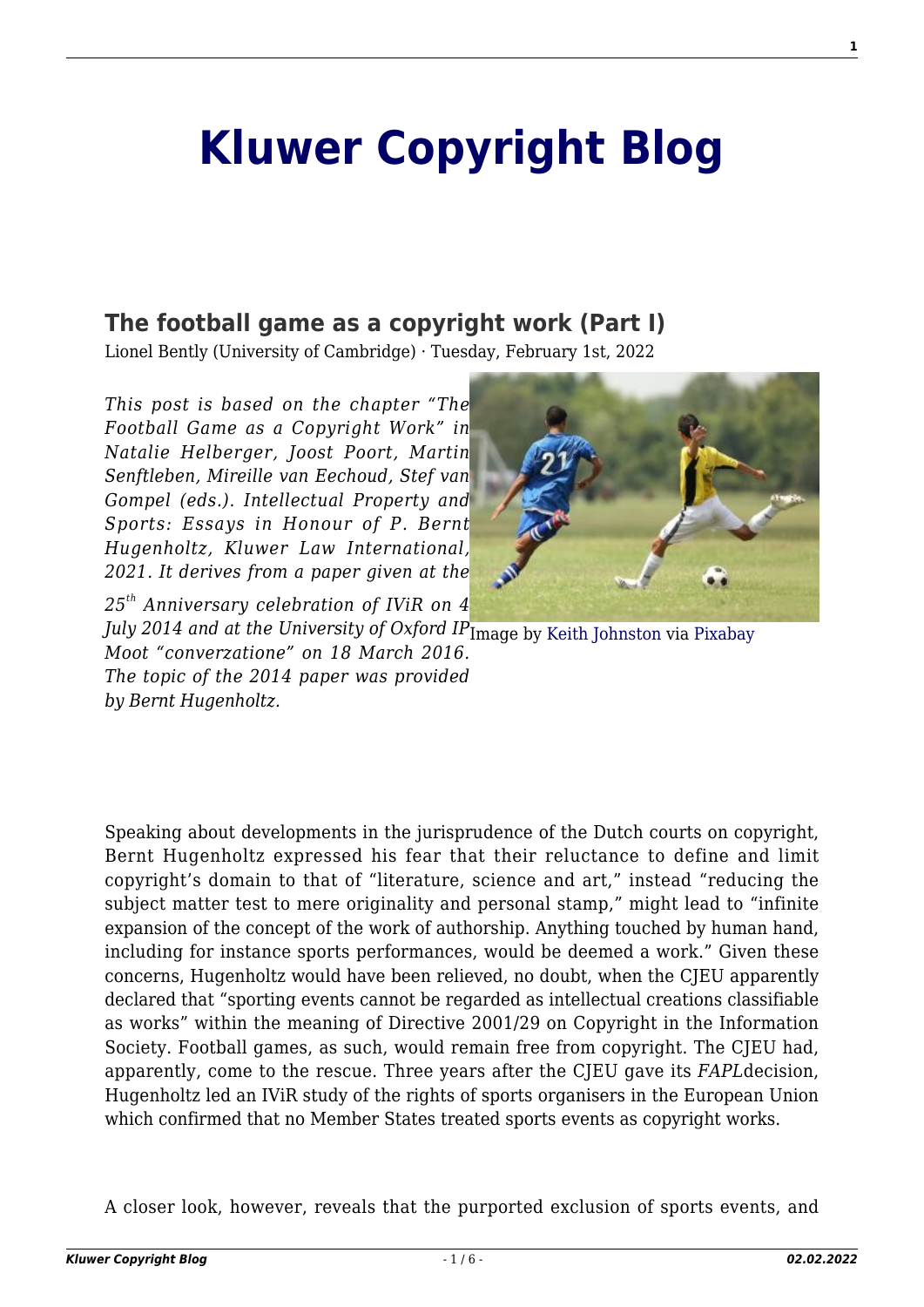football in particular, from copyright is far from secure. Indeed, this essay argues that European Union copyright law has been developing down a path that implies that football games, or parts thereof, must be protected; and, like the Dutch courts before, the CJEU has excluded from copyright jurisprudence key mechanisms that might have justified the exclusion of football games from protection. The statement to the contrary made in *FAPL* seems to be a consequence of surprising levels of ignorance about the nature of football itself. Once the place of "creative choice" within football is understood, the conclusion that football games (or parts thereof) are protected becomes difficult to resist.

#### **The purported exclusion of football from copyright: misunderstanding the rules**

In Joined Cases C-403/08, *FAPL v QC Leisure* and Case C-429/08, *Karen Murphy v Media Protection Services Ltd*,, the Court held that football was not in fact protected by copyright because EU copyright law protected only subject matter which was "original in the sense that it is its author's own intellectual creation." Football matches could not be works because these "are subject to rules of the game, leaving no room for creative freedom for the purposes of copyright."

What are 'the rules of the game' and is the Court correct that they exhaust the possibilities of action to such an extent that they preclude 'creative choices'? The ['rules of the game',](https://static-3eb8.kxcdn.com/files/document-category/062020/fXHLhQuMmtekmfe.pdf) which are often said to derive historically from rules adopted by the English Football Association as long ago as 1863, have since 1886 been under the aegis of the International Football Association Board. The rules are structured around 17 'laws'. Some of the rules are constitutive; some regulatory (defining, for example, what happens if the rules are breached). Do these rules "leave no room for creative freedom for the purposes of copyright" as the Court states?

The strongest case that creativity is constrained by the rules of the game can probably be made in relation to the penalty kick, the rules for which are embodied in Law No 14, which operates largely as a regulatory rule to punish offences. The penalty kick was introduced in 1891, in response to the perceived unfairness of a number of goalline handball incidents, and subsequently modified in 1902. Today there are six key features of the Law: the ball must be placed on the penalty spot (a spot 12 yards from the goal); the taker must be identified; the goalkeeper must be on the goal line between the goalposts facing the kicker until the ball has been kicked; all other players must be on the pitch but outside the penalty area and 10 yards from the penalty spot (an area demarcated since 1923 by the so-called 'D'); the taker must play the ball forward; the taker must not touch the ball again unless another player has touched it.

**2**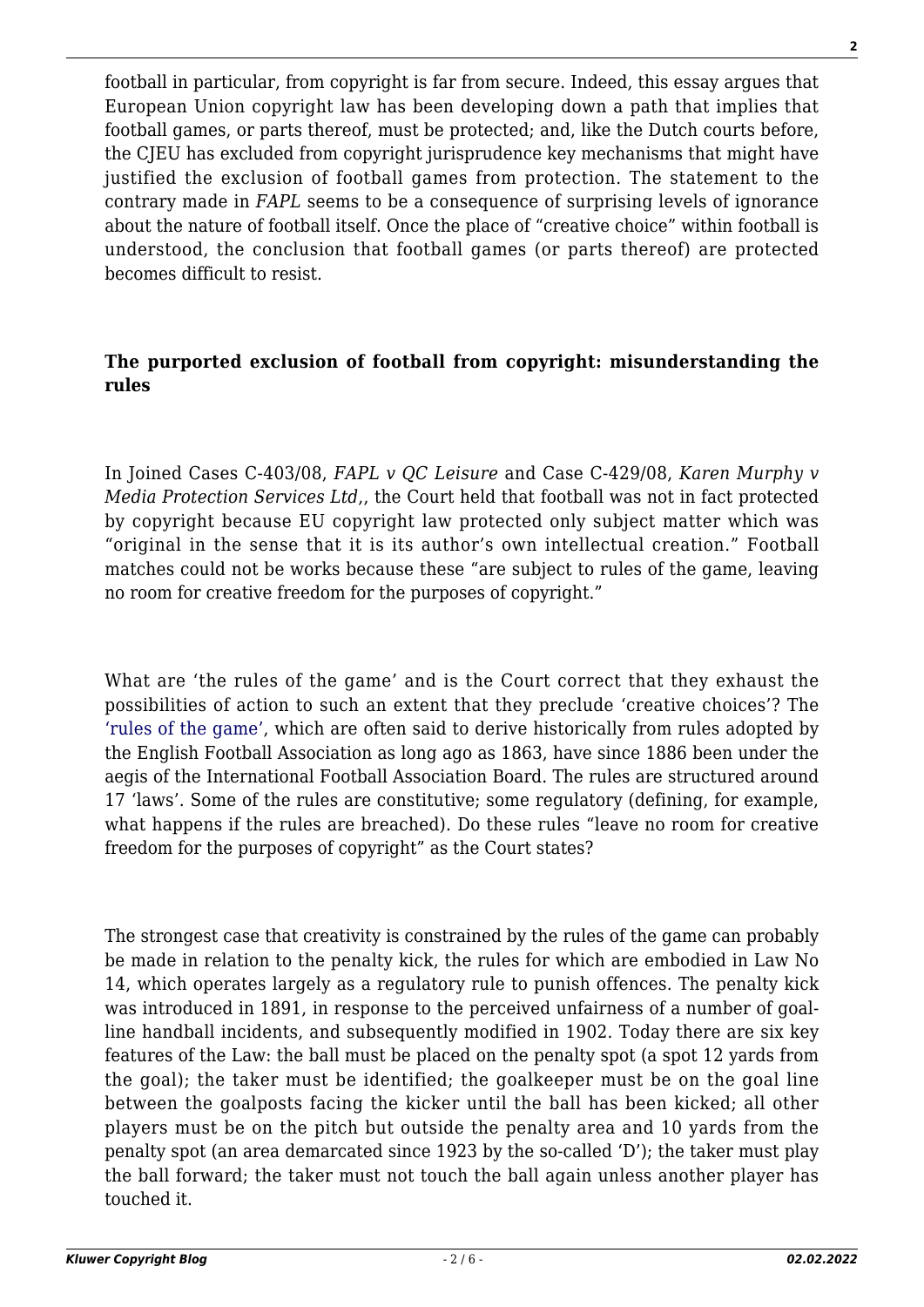**3**

As most readers know, in the vast majority of cases, the taker simply kicks the ball towards the goal, attempting to minimise the opportunities for the goalkeeper to stop the shot. In such situations, the taker faces an initial choice: whether to attempt to control the shot and determine its precise trajectory towards some part of the goal that the goalkeeper cannot reach (to 'place it'), or rather to sacrifice control for power and hit the ball so hard the goalkeeper will be unable to react in time and deflect the ball away from the goal (to 'blast it'). If the taker chooses to place the shot, they face at least five choices – whether to shoot to their left or their right, to the top or bottom corner, or instead to shoot in the centre (anticipating that the goalkeeper will have dived left or right). Similar choices face a player 'blasting' the ball, though precision may be less important. Whatever the basic choice, the kicker also faces further decisions as to run up and presentation, as the player may wish to disguise any visual cues that might otherwise assist the goalkeeper's decision as to whether, and if so, where to dive. None of these choices can be said to be dictated by the rules of the game, but neither could it be said that they are creative. That is not to say they are easy choices. As the Dutch footballing legend Johan Cruijff observed, "The thing is that a penalty seems to be very easy, which is why it's very difficult."

The execution of a penalty in this way undoubtedly involves skill (as well as composure), but skill is insufficient to give rise to copyright in the European Union. In *Football Dataco v Yahoo! UK* , in which the CJEU was asked whether football fixture lists are protected by copyright, it ruled that the fact that the production required "significant labour and skill of its author… cannot as such justify the protection of it by copyright … if that labour and that skill do not express any originality."

That said, there may still be room for creative choices – and thus originality – even with penalties. Indeed, social media is replete with [collections](https://www.youtube.com/watch?v=rse3iZxrphk) of ['unusual'](https://www.youtube.com/watch?v=F5n1h7ul9Mg) penalty kicks. These collections typically include the audacious chip off the underside of the cross bar executed by French captain Zinedine Zidane in the World Cup Final in Berlin between *Italy v France* on 9 July 2006 (a final that France lost, and for which Zidane is usually remembered for being sent off); and the backheel by the 21-years old Emirati player Theyab Awana in a 6-2 victory for the UAE against Lebanon, 2011. They also usually include a penalty taken by Cruijff [internationally known as Johan Cruyff], who has been described as "perhaps the most original of all football's global superstars." When playing for Ajax against Eredivisie-newcomers, *Helmond Sport,* in 1982, Cruijff elected not to shoot directly at the goal at all. Instead, the Dutch maestro passed the ball to his left, where the ball was collected by his team-mate, Jesper Olsen. As the goalkeeper approached, Olsen returned the ball to Cruijff who, having stayed behind the ball and thus onside, scored into the undefended goal. The unexpected execution required an understanding of the breadth of what was possible within the rules of the game and its success depended both on the execution of basic skills and on the opponents being caught off-guard. However, it also comprised choices both by Cruijff and Olsen that can hardly be said to be anything other than "creative."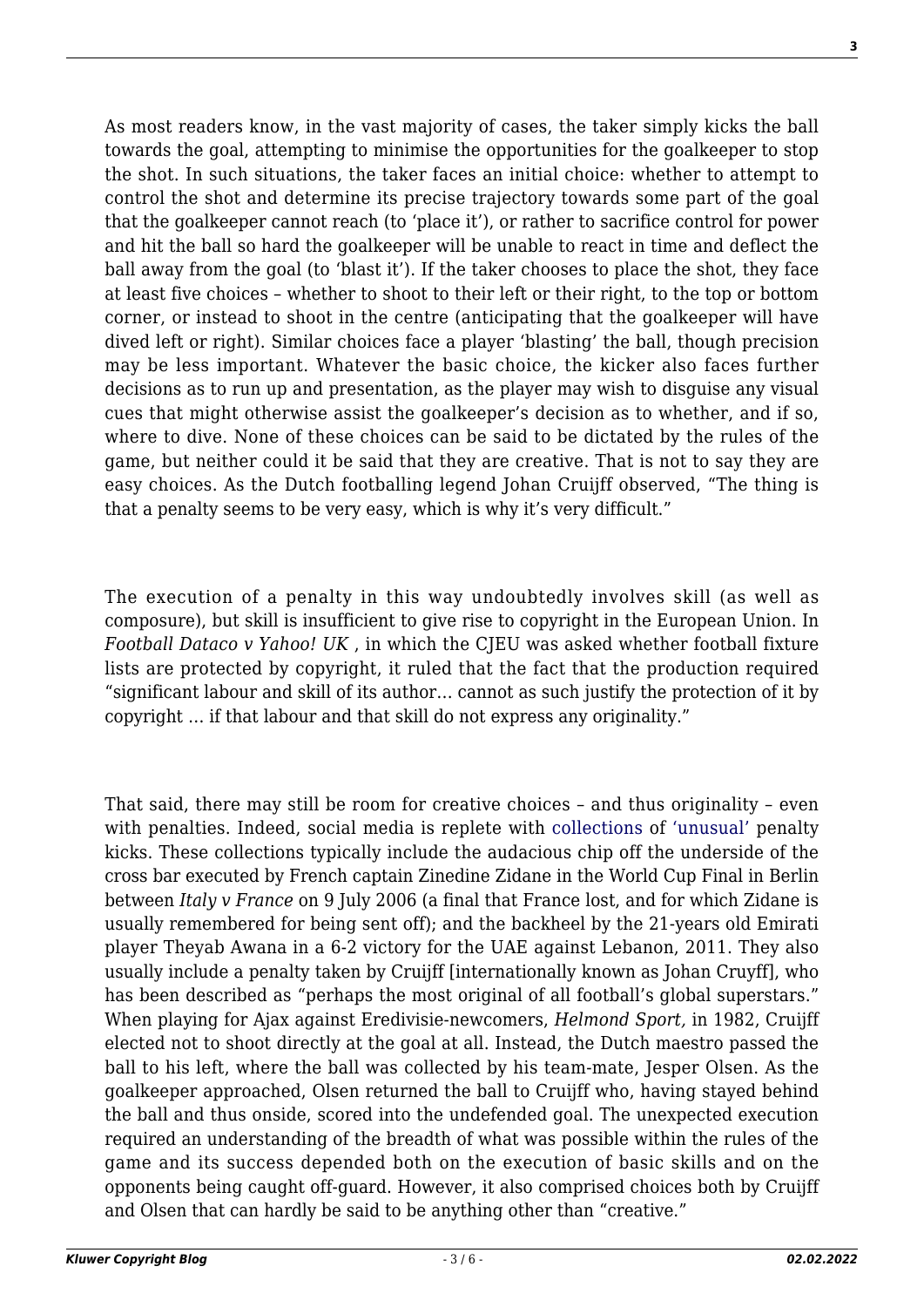If it is right that even a penalty can be taken in a "creative" way, it seems clear that the Court of Justice was simply wrong to say the rules of the game leave no room for creative choice. As Gavin Kitching explains:

"Rules provide games with an objective to achieve ('win by scoring more goals than the opposition'), but in regard to play their role is primarily negative. They say what cannot be done, what is foul or illegal, but they say nothing about what can be done, what constitutes good or effective play."

The rules certainly leave room for a huge amount of variation and unpredictability; if it were otherwise, it would be difficult to comprehend how the sport had [3.5 billion fans](https://worldpopulationreview.com/country-rankings/most-popular-sport-by-country) (more than any other) and revenue, in Europe alone, of [Euro 29 billion](https://www2.deloitte.com/uk/en/pages/sports-business-group/articles/annual-review-of-football-finance.html). If football is to be excluded from potentially falling within the subject of copyright, an explanation must be found elsewhere.

## **An alternative basis for excluding football from copyright's domain: the problem of cheese**

Perhaps the most obvious way to exclude football from copyright protection would be to hold that it falls outside the domain of copyright – football is not within what Article 2(1) of the Berne Convention refers to as "the literary, scientific and artistic domain." This, I think, is Hugenholtz's preferred solution. However, in *Levola Hengolo*, in response to a reference from the Court of Appeal Arnhem-Leeuwarden concerning the protectability of the taste of a spreadable cream cheese mixed with herbs (known in the Netherlands as '*Heksenkaas*' or '*Heks'nkaas*', meaning Witches' cheese), the CJEU declined to rely on such reasoning to establish that such tastes were inappropriate subject matter. Instead, having referred to Article 2(1) of the Berne Convention, the CJEU identified only a single limiting criterion therein: that creations should be identifiable with clarity and precision. What the CJEU did not say, as it might easily have done, was that tastes were not within the literary, scientific and artistic domain. Had it done so, similar reasoning would have provided a mechanism by which to exclude sporting events from the field of copyright.

While the requirement of a 'precise and objective form of expression' was a sufficient basis for the conclusion that a taste is unprotected, it implies the opposite outcome with respect to football matches. Of course, the *aesthetic appreciation* of a football match, like that of taste or design, may vary from one person to another. However, in contrast with taste, the incidents that comprise such a match are capable of being understood with a high level of certainty. Football concerns connected movements of bodies and ball across physical space; these movements can be recorded and analysed as objective facts.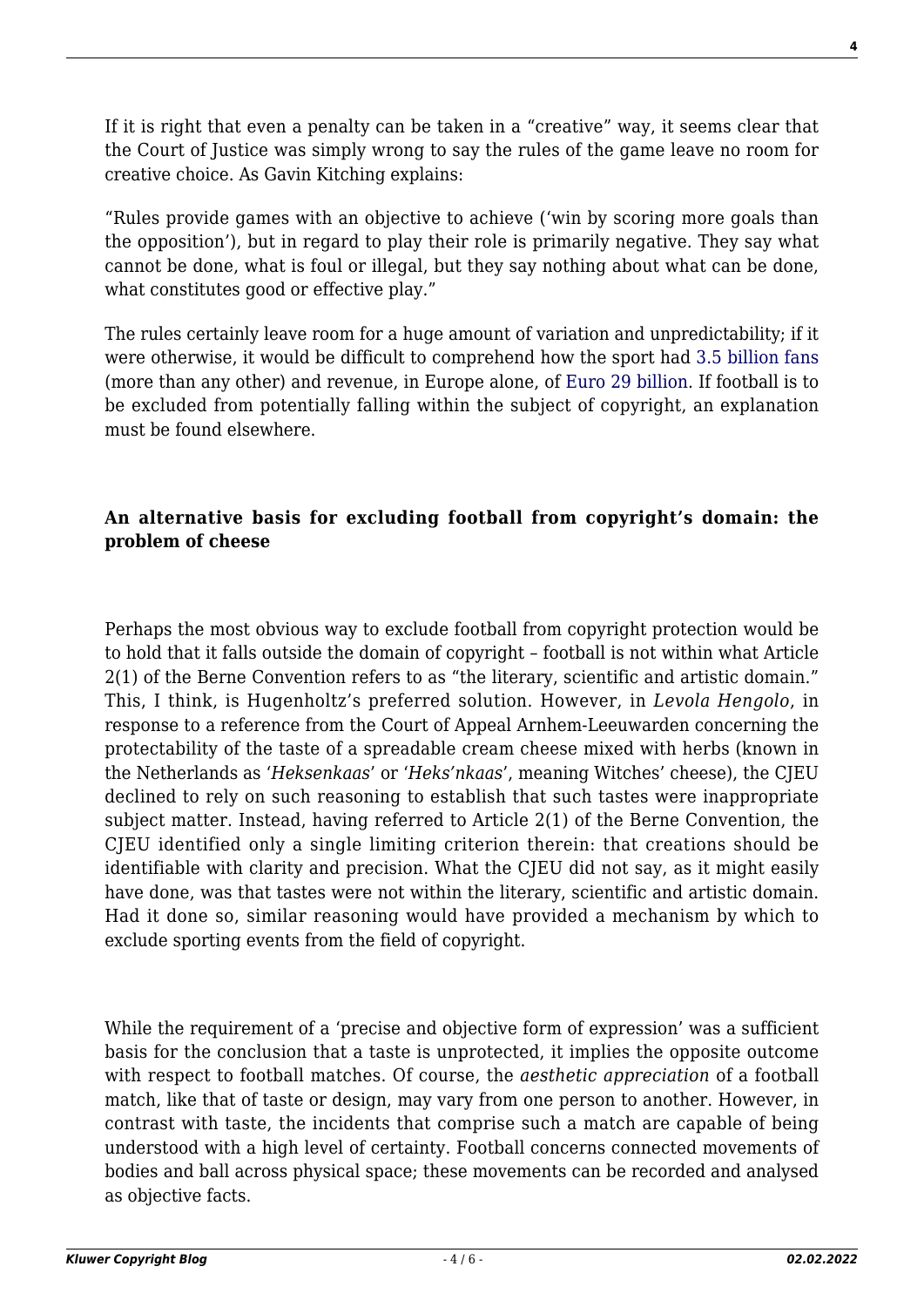*[Part II](http://copyrightblog.kluweriplaw.com/2022/02/02/the-football-game-as-a-copyright-work-part-ii/) of this post examines further arguments against copyright protection for football games and draws a conclusion on their protectability.*

## **Kluwer IP Law**

The **2021 Future Ready Lawyer survey** showed that 81% of the law firms expect to view technology as an important investment in their future ability to thrive. With Kluwer IP Law you can navigate the increasingly global practice of IP law with specialized, local and cross-border information and tools from every preferred

*To make sure you do not miss out on regular updates from the Kluwer Copyright Blog, please subscribe [here.](http://copyrightblog.kluweriplaw.com/newsletter)*